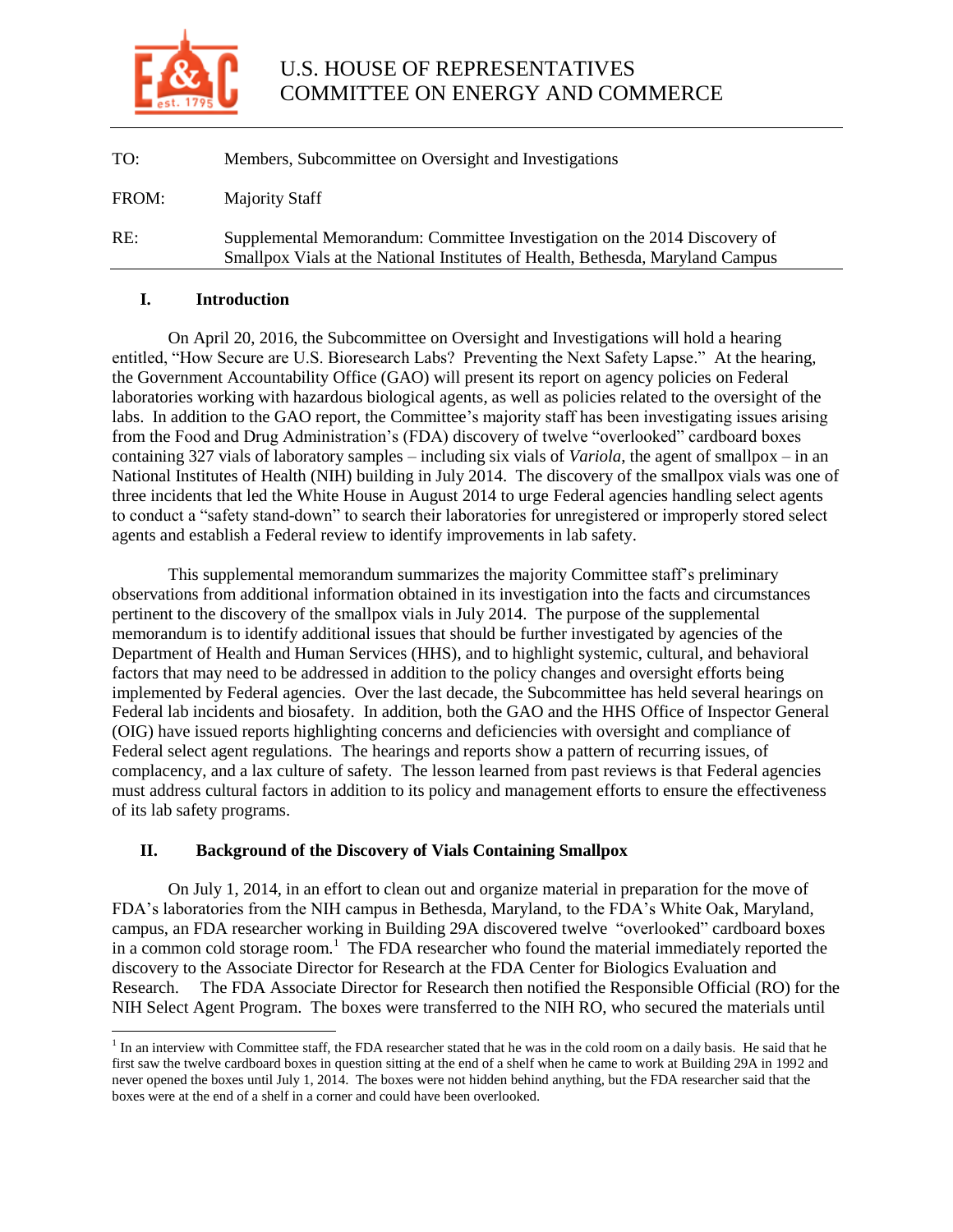the Centers for Disease Control and Prevention (CDC) and the Federal Bureau of Investigation (FBI) removed the contents.

### A. The CDC and FBI Joint Investigation

From July 7 to 9, 2014, the CDC and FBI conducted a joint investigation into the discovery of the smallpox vials, reporting their findings to the NIH on August  $\overline{8}$ , 2014.<sup>2</sup> Although the cold room had the capability of being locked, FDA personnel reported that the room had never been locked to their knowledge. Further, there were no access logs or inventory records for any material or equipment in the cold room where the vials were found. In addition to the vials of smallpox, labels on the other vials indicated other potential select agents such as Q fever and certain Encephalitis viruses. The CDC and FBI concluded that the location of the materials found did not meet the requirements of the select agent regulations, and that there were "significant vulnerabilities with access control and accountably [sic]."<sup>3</sup>

 The twelve boxes contained 327 vials of laboratory samples, including six vials of *Variola*, the agent of smallpox. The twelve boxes were marked on the outside with a series of Roman numerals and letters. Based upon the numbering system, CDC and FBI surmised that there may be at least two boxes not accounted for. All other lettering on the outside of the boxes had been previously marked through, but some of the marked out lettering was legible (e.g., "Measles," "Enders strain"). None of the boxes contained information on the source of the material, but dates on the labels ranged from 1946 to 1964. Some of the labels contained possible names or potential sources. FDA researchers told the CDC and FBI that no one was aware of the owner or source of the material.<sup>4</sup>

The FBI and CDC highlighted that FDA personnel did not take any steps to package and transport the vials in a manner sufficient to prevent their release when they moved the vials from building 29A to the NIH RO. The report states:

[H]ad any of the six glass vials containing the Variola virus been breached, there would have been nothing to contain the agent and prevent its release to the surrounding environment. During the initial inspection of the vials on July 7, 2014 it was noted that one vial labeled *NOR.SPL.ANT* (presumably Normal Spleen Antigen) had been breached. It was not known when this breach occurred, but this could have occurred during the move on July 1, 2014. $5$ 

The report further noted that the individual who carried the boxes to the NIH RO indicated that she heard the vials clink together as she transported them from building 29A. Subsequent testing of the samples by the CDC showed that the smallpox virus was still viable in two of the six vials.

 $\overline{a}$ 

<sup>&</sup>lt;sup>2</sup> Letter from Robbin Weyant, Director, Division of Select Agents and Toxins, Centers for Disease Control and Prevention to Deborah Wilson, Responsible Official, National Institutes of Health (Aug. 8, 2014).

<sup>3</sup> *Id.*

<sup>&</sup>lt;sup>4</sup> The policy regarding unlabeled cardboard boxes in cold storage rooms at the National Cancer Institute—Frederick was explicit and apparently different from the policy at NIH's Bethesda campus. According to a biosafety technical bulletin on cold rooms and mold issued by NCI-Frederick in November 2011, personnel were advised that "at a minimum," "DO NOT store cardboard, . . . in cold rooms." National Cancer Institute—Frederick, *Biosafety Technical Bulletin: Cold Rooms and Mold* (Nov. 2011) (emphasis in original). Further, the bulletin stated, "Label equipment and any on-going experiments with name, date and

responsible Principle[sic] Investigator (PI**). Note: Any unlabeled samples should be discarded by laboratory managers.**" *Id*. (emphasis in original).

 $<sup>5</sup>$  Letter from Robbin Weyant, Director, Division of Select Agents and Toxins, Centers for Disease Control and Prevention to</sup> Deborah Wilson, Responsible Official, National Institutes of Health 2 (Aug. 8, 2014).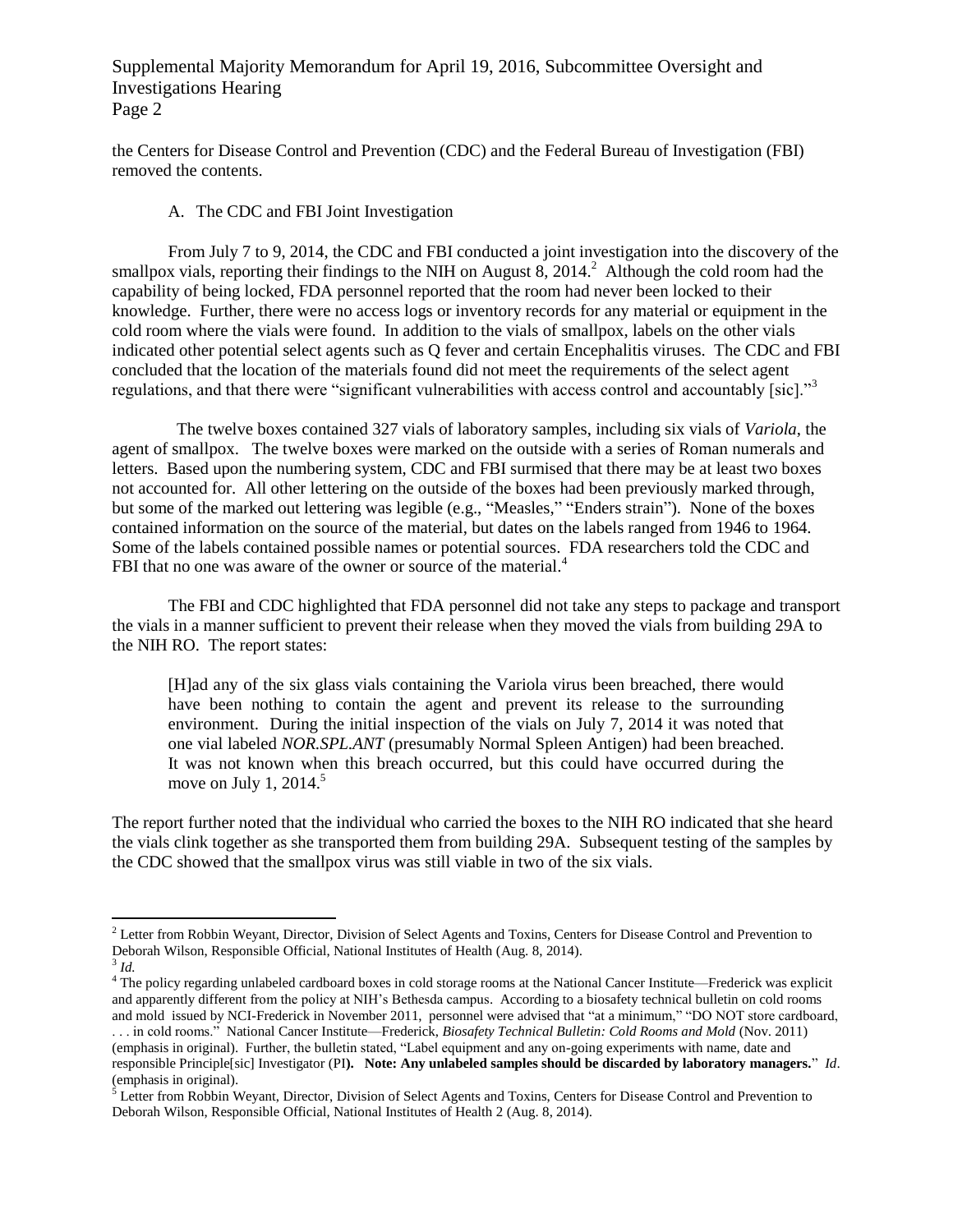Federal officials familiar with this case believe that no one detected the cardboard boxes since at least 1972 when the FDA became an NIH tenant of Building 29A. In an interview with Committee staff,<sup>6</sup> the FDA researcher who reported the twelve cardboard boxes, and who had worked in the corridor and cold storage room since 1992, stated that he worked in the cold room on a daily basis. He first saw the twelve cardboard boxes in the cold storage room when he began working in Building 29A in 1992. He did not open the boxes until July 1, 2014. The boxes were not hidden behind anything, but the FDA researcher stated that the boxes were at the end of a shelf in a corner, and could have been overlooked. The CDC and FBI identified the following root cause assessment for the incident:

Failure of past NIH and FDA actions to fully identify and account for material labeled as potentially select agents and toxins on the NIH Bethesda campus, specifically the failure to have oversight and accountability for material in a shared storage space (e.g. walk in cooler) where ownership of the material is not clear or unknown.<sup>7</sup>

On September 8, 2014, the CDC made a referral to the HHS Office of Inspector General (OIG) regarding the smallpox discovery. In the referral, the CDC noted that this referral supplemented other information provided in an April 2012 referral CDC made to the OIG, which was still pending.

As a result, in contravention of the Public Health Security and Bioterrorism Preparedness and Response Act, neither the FDA nor the NIH accounted for the select agents, nor did NIH ever register these select agents as required by the 2002 law.<sup>8</sup> In addition, the United States had committed in a 1979 international agreement that any remaining stock of smallpox vials would be accounted for and stored only at the CDC or at the Vector Institute in Russia. As a result of this discovery, the World Health Organization was notified and invited to come to the U.S. to confirm that the smallpox vials were secured and then destroyed.

In 1995, NIH safety officers received an anonymous tip that a top-ranking official at an NIH lab in a casual conversation years earlier had said there was smallpox in the freezers.<sup> $\frac{5}{9}$ </sup> The allegation was not substantiated with the particular lab. However, an NIH spokeswoman said, that if smallpox were found, "that would be regarded as a very serious transgression against science," and "it would be taken very seriously."<sup>10</sup>

B. Subsequent Actions

The 2014 smallpox discovery at NIH was one of a series of high-profile mishandlings involving dangerous pathogens at Federal laboratories. The CDC reported three incidents of inadvertent shipments containing highly pathogenic biological agents such as anthrax, Ebola, and H5N1 influenza, in one year alone.<sup>11</sup> In 2015, the Department of Defense (DoD) acknowledged that the Dugway Proving Ground, an

<sup>10</sup> *Id.*

 6 Interview with [FDA Researcher] conducted by H. Comm. on Energy & Commerce staff, April 6, 2014.

<sup>7</sup> Letter from Robbin Weyant, Director, Division of Select Agents and Toxins, Centers for Disease Control and Prevention to Deborah Wilson, Responsible Official, National Institutes of Health 2 (Aug. 8, 2014).

<sup>8</sup> 42 U.S.C. § 262a.

<sup>9</sup> Justin Gillis, *NIH Denies It Has Smallpox Sample*, WAS. POST, Sept. 25, 1995.

 $11$  In June 2014, CDC inadvertently transferred live anthrax between CDC labs, resulting in the potential exposure of 81 CDC staff and the closure of a bioterrorism rapid response lab. In the spring of 2014, CDC inadvertently shipped highly pathogenic H5N1 influenza to a USDA lab. CDC staff further did not inform CDC leadership of the incident for two months. In December 2014, CDC inadvertently transferred potentially live Ebola virus from a biosafety level 4 lab to a lower biosafety level 2 lab.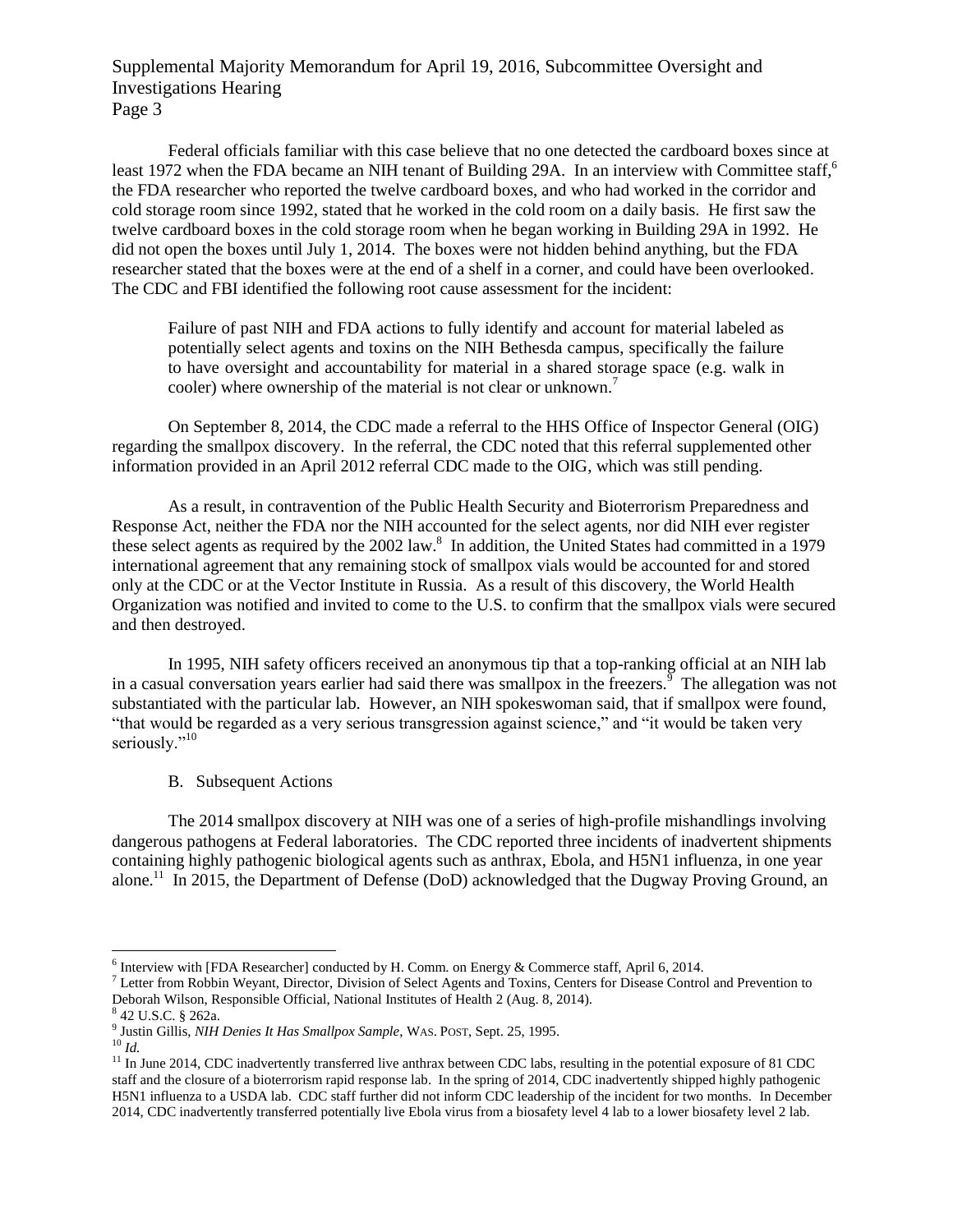Army facility in Utah, inadvertently shipped live anthrax to a several laboratories. The CDC<sup>12</sup> and DoD conducted internal reviews on each one of these events.<sup>13</sup> In contrast, neither the NIH nor the FDA have conducted an internal review on the discovery of the smallpox vials in  $2014$ .<sup>14</sup>

The smallpox discovery, along with other incidents, led to a sweep of Federal laboratories in the summer and fall of 2014. As a result of the lab sweep at NIH, other select agents, including botulinum, plague, and ricin were found to be improperly stored. On January 15, 2015, CDC made a referral to the OIG about these additional discoveries.

### **III. Additional Information Discovered during the Committee's Investigation**

The Committee launched its investigation into the smallpox discovery at NIH more than two years ago, after examining the series of incidents involving Federal laboratories mishandling dangerous pathogens. On July 28, 2014, the Committee sent requests to the CDC, NIH, and FDA for documents and information relating to the handling of select agents by Federal laboratories and compliance with the Federal Select Agent Program (FSAP).<sup>15</sup> These requests included questions about the smallpox vials and other dangerous pathogens discussed above. To date, the Committee has obtained documents from the NIH, FDA, CDC, and involving safety inspections and external investigations into the smallpox discovery at NIH. Additionally, the Committee has conducted several interviews with FDA and NIH staff directly involved with the 2014 smallpox findings, and has also spoken with senior officials for both FDA and NIH.

In recent months, after learning of a CDC investigation report into the smallpox discovery, the majority Committee staff looked at other elements of the discovery to understand whether the NIH or FDA could have discovered the smallpox vials earlier, and more broadly, what systemic weaknesses in the NIH and FDA lab safety programs indicated by this lapse may remain unaddressed. The Committee has learned that NIH experienced major events in 2011, when it discovered unregistered, antibiotic resistant plague specimens, and in 2012, when it discovered unregistered, antibiotic resistant anthrax, including at an FDA lab in Building 29A. At least one of these specimens was found improperly stored in a hallway freezer in a building on the NIH Bethesda campus. The Committee believes that these discoveries should have spurred NIH and FDA to conduct a comprehensive sweep of all laboratories to ensure that all select agents were properly accounted for and registered. Unfortunately, neither NIH nor

<sup>12</sup> CDC, *Report on the Potential Exposure to Anthrax* (July 11, 2014); CDC, *Report on the Inadvertent Cross-Contamination and Shipment of a Laboratory Specimen with Influenza Virus H5N1* (August 15, 2014); and CDC, *Report on the Potential Exposure to Ebola Virus* (Feb. 4, 2015).

<sup>&</sup>lt;sup>13</sup> DOD conducted a particularly robust review of the inadvertent shipment of anthrax from the Dugway Proving Ground that identified the root causes of the incomplete inactivation of anthrax, found other systemic problems in the management of DoD's high-containment laboratories, and proposed steps necessary to fix those problems. The findings were produced in an Army Regulation (AR) 15-6 Investigation Report entitled, *Individual and Institutional Accountability for the Shipment of Viable Bacillus Anthracis From Dugway Proving Groun*d. DoD assigned ten staff members to conduct an internal investigation, during which staff conducted interviews with over eighty individuals, obtained sixty-nine sworn statements, and produced fifty documents classified as evidence to support findings.

 $14$  NIH and FDA senior officials have informed the Committee via interviews that an internal review has yet to be conducted to avoid interference with the CDC and FBI investigation, and the HHS-OIG pending FSAP investigation. These investigations have been closed. Both agencies have expressed a willingness to conduct internal reviews once notified that external investigations are closed.

<sup>&</sup>lt;sup>15</sup> The FSAP oversees the possession, use, and transfer of biological select agents and toxins. The program requires that HHS identify a list of organisms and toxins (known as select agents) that potentially could be used for bioterrorist attacks, and currently regulates sixty-five select agents, including smallpox. CDC's Division of Select Agents and Toxins (DSAT) regulates the possession, use, and transfer of biological agents and toxins that could pose a severe threat to public health and safety.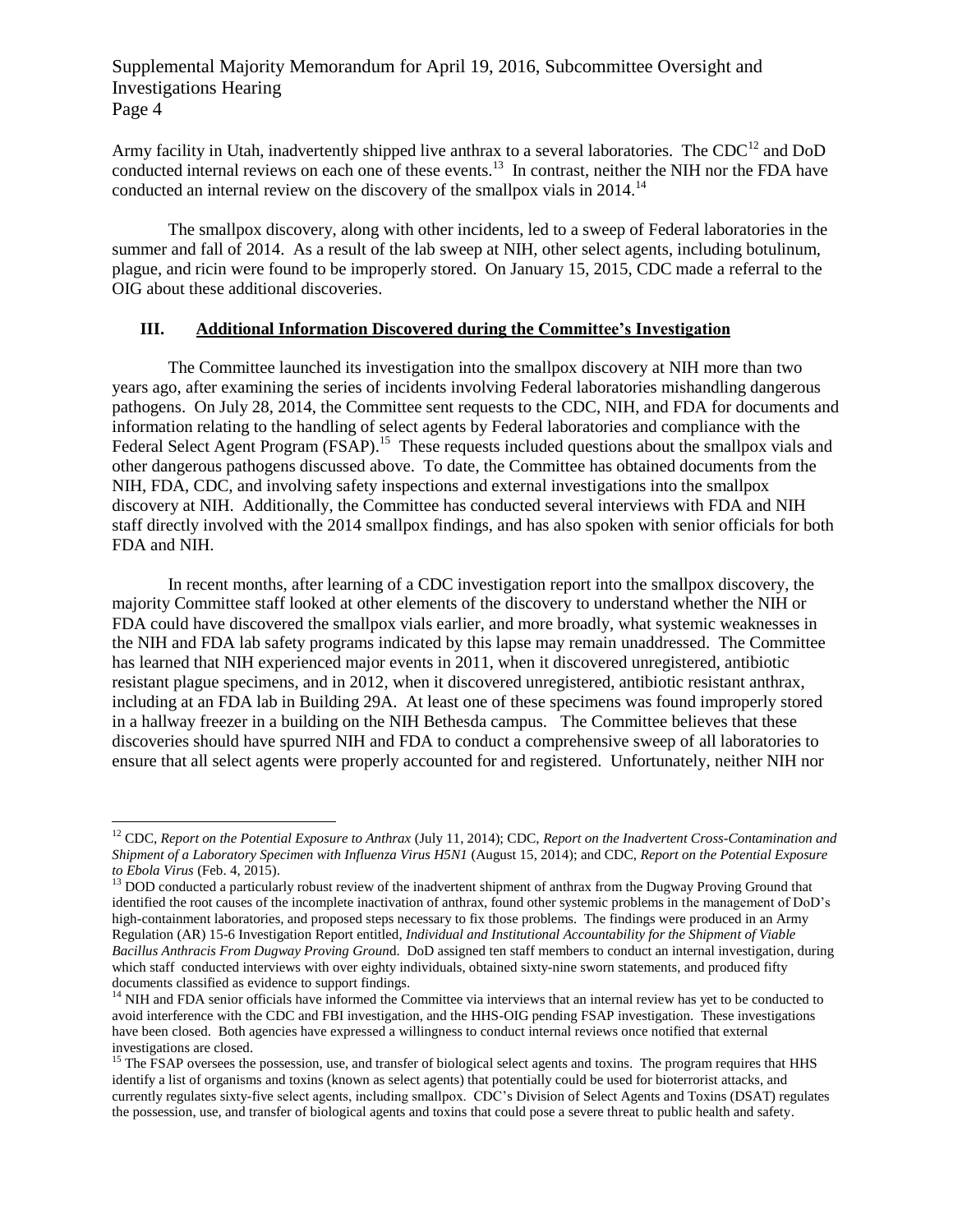FDA undertook such a sweep until 2014—after the public disclosure of the discovery of the smallpox vials.

#### A. 2012 Anthrax Discoveries

In 2014, the NIH reported to the Committee that, in February 2012, the NIH found vials of *Bacillus anthracis* spores in an unregistered space in Building 33 on the Bethesda, MD campus during an inspection of a registered laboratory.<sup>16</sup> NIH described the materials discovered:

The materials were not secured; personnel in the laboratory were not registered to possess this strain of *B. anthracis*; and the material had not been identified to the NIH Select Agent Program. The vials were immediately removed from the freezer and transported to the registered NIH Select Agent Program laboratory. The spores found were from a noninfectious strain, but were still regulated under the Select Agent Regulations.<sup>17</sup>

After this discovery, the NIH initiated a search of all laboratories known to work with any form of anthrax, regulated or unregulated, to ensure that no further anthrax was stored inappropriately. This inspection found regulated anthrax in three other unregistered locations on campus.<sup>18</sup>

The Committee's investigation has recently uncovered additional facts about NIH's prior violations of Federal select agent regulations. The Committee has learned that the discovery of unreported, unregistered anthrax during a laboratory inspection actually resulted from two principal investigators (PIs) self-disclosing their unauthorized work involving antibiotic resistant *Bacillus anthracis* to the NIH Select Agent Program (SAP) on January 26, 2012, during a Select Agent Program retraining.<sup>19</sup> NIH surrendered these vials of *B. anthracis* spores to the FBI Weapons of Mass Destruction Coordinator shortly after they were identified.<sup>20</sup> As a result of this disclosure, NIH SAP conducted a search of twentytwo refrigerators, freezers, and a cold room used by the laboratory of these researchers.<sup>21</sup> It was during this search that NIH discovered the additional vials of anthrax in three unregistered locations. Recent interviews with NIH staff acknowledged that the 2012 laboratory searches only searched registered spaces for anthrax because NIH believed it had no reason to suspect that there was inappropriate storage of other materials.

The Committee further learned that the Select Agent retraining effort in January 2012, in which two NIH PIs self-disclosed select agent material, occurred because of a previous discovery of unauthorized select agent material. While preparing for an inspection of the Rocky Mountain Laboratories<sup>22</sup> in October 2011, the lead DSAT (Division of Select Agents and Toxins) inspector identified publications that indicated a NIH researcher may have conducted experiments using antibiotic resistant *Yersinia pestis* (plague)*.* 23 After further review, DSAT determined that the NIH researcher did conduct these experiments, and failed to comply with the FSAP in 2007 when he received an unauthorized transfer of the *Y. pestis* without obtaining prior approval from DSAT. This matter was

<sup>&</sup>lt;sup>16</sup> Letter from Hon. Dr. Francis Collins, Director, NIH, to Hon. Fred Upton, Chairman, H. Comm. on Energy & Commerce (Sept. 17, 2014).

<sup>17</sup> *Id.*

<sup>18</sup> *Id.*

<sup>&</sup>lt;sup>19</sup> NIH, Select Agent Investigative Report, Findings, Actions, Bethesda, MD, (June 5, 2012).

<sup>20</sup> *Id*.

 $^{21}$  *Id.* 

<sup>&</sup>lt;sup>22</sup> Rocky Mountain Laboratories is an NIH facility located in Hamilton, Montana.

<sup>&</sup>lt;sup>23</sup> Letter from Robin Weyant, Director, CDC Division of Select Agents and Toxins, to Tony Maida, Senior Counsel, HHS-OIG, (December 9, 2011).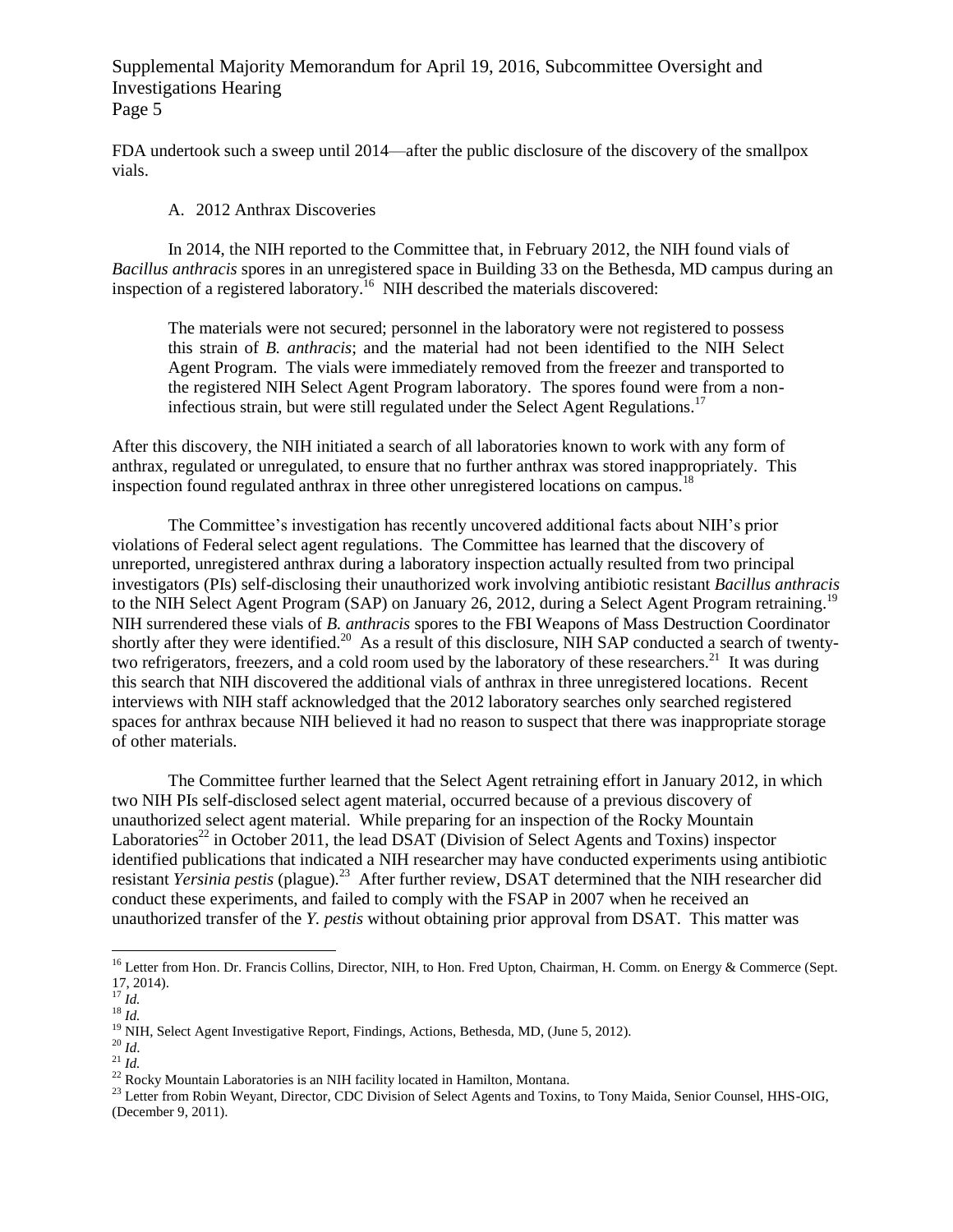referred to HHS-OIG on December 9, 2011, from DSAT. $^{24}$  After this discovery, the NIH retrained all Select Agent PIs by the NIH SAP, and it was during this retraining effort that the two NIH PIs selfdisclosed possession of the *B. anthracis.*

After NIH reported the discovery of anthrax in 2012, DSAT conducted an onsite visit of NIH. In a letter addressed to the NIH RO, DSAT informed NIH that it "[h]ad significant concerns regarding the compliance of the NIH with the requirements of 42 CFR Part 73 Section 73.8 of the select agent regulations."<sup>25</sup> The following concerns were identified by DSAT's site visit:

- NIH failed to ensure that the biosafety and containment procedures were sufficient to contain the select agents;
- NIH failed to implement provisions of the NIH security plan to safeguard select agents against unauthorized access, theft, loss, or release in violation of section 11of the select agent regulations;
- NIH conducted work with the select agents that had not been approved by DSAT and failed to restrict access to select agents to personnel approved by HHS;
- The RO failed to ensure compliance with the select agent regulations during annual inspections of select agent registered laboratories; and
- The RO failed to ensure an accurate, current inventory for each select agent held in longterm storage.

As a result of these observations, DSAT asked NIH to "[s]how cause why the registration of the NIH (Registration #C20110919-1265) should not be suspended or revoked."<sup>26</sup> DSAT ultimately placed NIH on a Performance Improvement Plan Program (PIPP).<sup>27</sup>

The FDA was also involved in the 2012 anthrax discovery because six vials of A-34 (a strain of *Bacillus anthracis*) was found in an FDA laboratory freezer in Building 29A on the NIH campus in Bethesda, Maryland.<sup>28</sup> After this discovery, all PIs on NIH's campus completed written attestation forms, attesting to the fact that each PI surveyed their laboratory spaces for select agent materials and that none were found. FDA staff on campus also submitted attestation forms.<sup>29</sup> The Committee interviewed the FDA PI that worked in Building 29A on NIH's campus, and he explained that he only checked his own materials for select agents, and did not check other materials. As a result of FDA's failure to require researchers to conduct inventories of all items maintain in shared spaces, the discovery of the smallpox vials was delayed until 2014.

B. 2009 – NIH Inventory Discrepancy

A 2009 HHS OIG audit report about NIH's compliance with Federal select agent regulations reported concerns about inventory management stemming from an unexplained inventory discrepancy. The discrepancy stemmed from the NIH's handling of sealed envelopes, unopened since 1960, containing historical specimen select agents. The select agents included plague and Burkholderia. Apparently, the

 $\overline{\phantom{a}}$ <sup>24</sup> *Id.*

<sup>&</sup>lt;sup>25</sup> Letter from Robbin Weyant, Director, CDC Division of Select Agents and Toxins, to Deborah Wilson, Responsible Official, NIH, (June 4, 2012).

<sup>26</sup> *Id.*

<sup>27</sup> *Id*.

<sup>&</sup>lt;sup>28</sup> Letter from Thomas Kraus, Associate Commissioner for Legislation, FDA to the Hon. Fred Upton, Chairman, H. Comm. on Energy and Commerce (Sept. 18, 2014).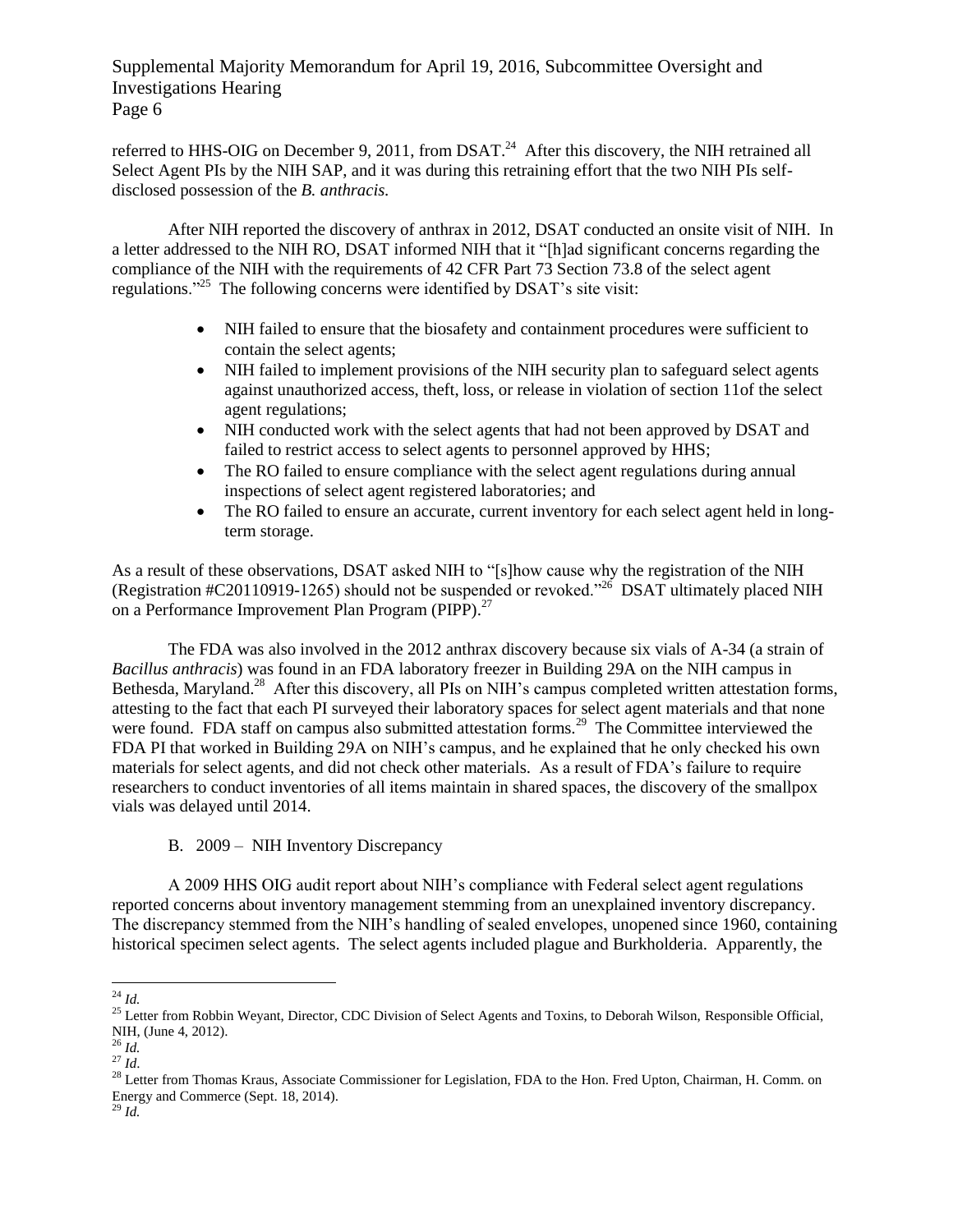NIH clinical laboratory registered the sealed envelopes in the Federal Select Agent Program around 2002 or 2003 based on the labels on the envelopes, but did not actually open the envelopes to inspect the materials within. Because of a flood in 2007, these envelopes were transferred to the NIH OSH office (the office responsible for overseeing NIH compliance with select agent regulations), and were reregistered with FSAP, but again without opening the envelopes. In 2008, while preparing for an HHS OIG on-site audit, a lab in the NIH clinical laboratory performed a hand count inventory and opened the sealed envelopes. One of the envelopes contained seven more vials of the select agent Burkholderia than was listed.<sup>30</sup>

Interviews with NIH staff advised that the materials were registered using information on the envelopes' labels. This practice raises several concerns. Since the envelope was not opened until at least five years after registration, the NIH could not and did not confirm the number of vials and materials on the label to assure the accuracy of the registration information submitted to CDC both in 2003 and in 2007. Further, without opening the envelopes, the NIH could not and did not ensure that a breach did not occur, or that the select agents were secured properly in the vials.

The NIH also told the OIG that envelopes are considered acceptable containers for storage,  $31$  and cited 42 CFR 73.17 several times.<sup>32</sup> Not only was the citation provided by NIH incorrect, but even the correct citation did not show that envelopes are acceptable for storage under the FSAP. The NIH did not report any information to the OIG about the circumstances surrounding the envelopes containing the select agents. At the time of the writing of this memorandum, the NIH had not provided an explanation of how envelopes could qualify as containers for storing select agents.

### **IV. Findings**

#### **Question: With respect to the vials of smallpox virus discovered in July 2014, did the NIH and the FDA fail to account for all select agent materials in its possession as required?**

## Finding: Yes. Both the NIH and FDA failed to include the smallpox discovered in Building 29A in the registration application to the Federal Select Agent Program in 2003.

### Discussion:

Per 42 U.S.C. § 262a, the NIH is responsible for ensuring compliance with the Federal select agent regulations for all select agent materials in its possession.<sup>33</sup> Thus, even if the FDA was using NIH space, NIH's RO was responsible for the space.<sup>34</sup>

The CDC reported to the Committee that NIH submitted the required "notification of possession" of select agent forms<sup>35</sup> to HHS in 2002, but did not indicate possession of any smallpox virus.

<sup>&</sup>lt;sup>30</sup> HHS-OIG, "Review of the National Institutes of Health Bethesda, Maryland, Laboratories' Compliance with Select Agent Regulations," A-03-09-00350, December 2009.

 $31$   $\tilde{I}d$ .

<sup>&</sup>lt;sup>32</sup> Email from Anne Tatem, NIH to Committee staff, April 13, 2016.

<sup>&</sup>lt;sup>33</sup> Letter from Dr. Thomas Frieden, Director, CDC to the Hon. Fred Upton, Chairman, H. Comm. on Energy and Commerce (August 22, 2014).

<sup>34</sup> *Id*. at 6.

<sup>&</sup>lt;sup>35</sup> Pursuant to 42 CFR §73.9 (a)(6), the Responsible Official required to register select agents must ensure that annual inspections are conducted for each laboratory where select agents or toxins are stored or used in order to determine compliance with these requirements. The results of each inspection must be documented, and any deficiencies identified during an inspection must be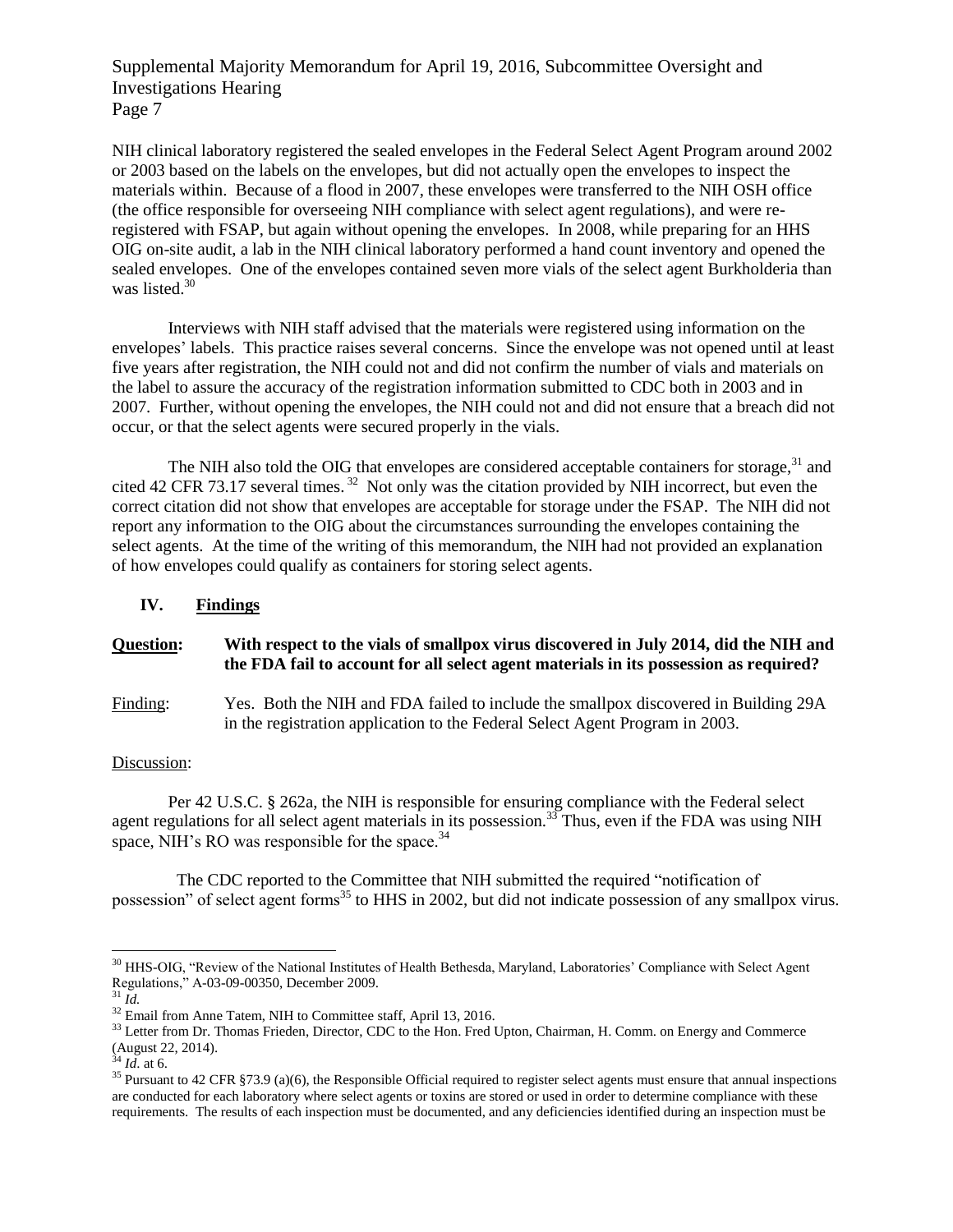Notably, the form explicitly listed Variola major (smallpox virus) as a select agent requiring notification. The registration application submitted to the Federal Select Agent Program by NIH, as required under the select agent regulations, likewise did not acknowledge possession of Variola viruses.

Further, the CDC reported that neither the FDA nor the NIH identified the possession of smallpox.<sup>36</sup> While NIH registered the building with the Federal Select Agent Program, it failed to register the space where the vials were found and the vials themselves. The individual who served as NIH's Responsible Official in 2003, the Director of the NIH Division of Occupational Health and Safety, is still the current NIH RO.

The NIH reported that it had no records of the transfer of smallpox and other pathogen samples when the office that had custody over the vials was transferred from NIH to the FDA in 1972.<sup>37</sup> During a November 21, 2014 bipartisan Committee staff briefing, the NIH RO acknowledged that the agency did not comply with Federal select agent regulations because it did not identify the smallpox vials.

# **Question: Was the smallpox incident the only occasion on which the NIH apparently violated the Federal select agent regulations for lack of accountability and improper storage of a previously unidentified select agent?**

Finding: No. The NIH previously failed to account for vials of *Bacillus anthracis* spores in an unregistered space in February 2012.

#### Discussion:

 $\overline{\phantom{a}}$ 

As discussed above, with respect to the 2012 discovery of *B. anthracis* spores, the Committee's investigation determined that the discovery of unreported, unregistered anthrax during a laboratory inspection resulted from two principal investigators self-disclosing to the NIH Select Agent Program on January 26, 2012, during a Select Agent Program retraining, about their unauthorized work involving antibiotic resistant *Bacillus anthracis*. The Committee further learned that the Select Agent retraining effort in January 2012 occurred because of a previous discovery of unauthorized select agent material.

Recent interviews with NIH staff acknowledged that the 2012 laboratory searches only searched registered spaces for anthrax because NIH believed it had no reason to suspect that there was inappropriate storage of other materials. Yet, NIH learned about the unreported, unregistered anthrax after its discovery the prior year that an NIH researcher received an unauthorized transfer of plague. Had NIH undertaken a more extensive review in response to these problems with two different select agents, the smallpox vials could have been discovered years earlier.

corrected. In addition, under 42 CFR §73.9 (c)(1), the Responsible Official must immediately report the identification and final disposition of certain enumerated select agents or toxins, including the smallpox virus.

<sup>&</sup>lt;sup>36</sup> *Id.* On July 12, 2002, the CDC published a notice stating that facilities should complete a "notification of possession" form by September 10, 2002, based on an inventory of its facility and consulting with others (e.g., principal investigators), as necessary, to obtain information required for the form. The "notification of possession" form was to be submitted to HHS under the Public Health Security and Bioterrorism Act. In addition, the HHS Federal select agent regulation (42 CFR  $\S$  Part 73.9 (c)(1)) became effective on February 7, 2003, and required the registration of the possession, use, and transfer of select agents and toxins, including Variola major and Variola minor viruses.

<sup>&</sup>lt;sup>37</sup> Letter from Hon. Dr. Francis Collins, Director, NIH, to Hon. Fred Upton, Chairman, H. Comm. on Energy & Commerce (Sept. 17, 2014).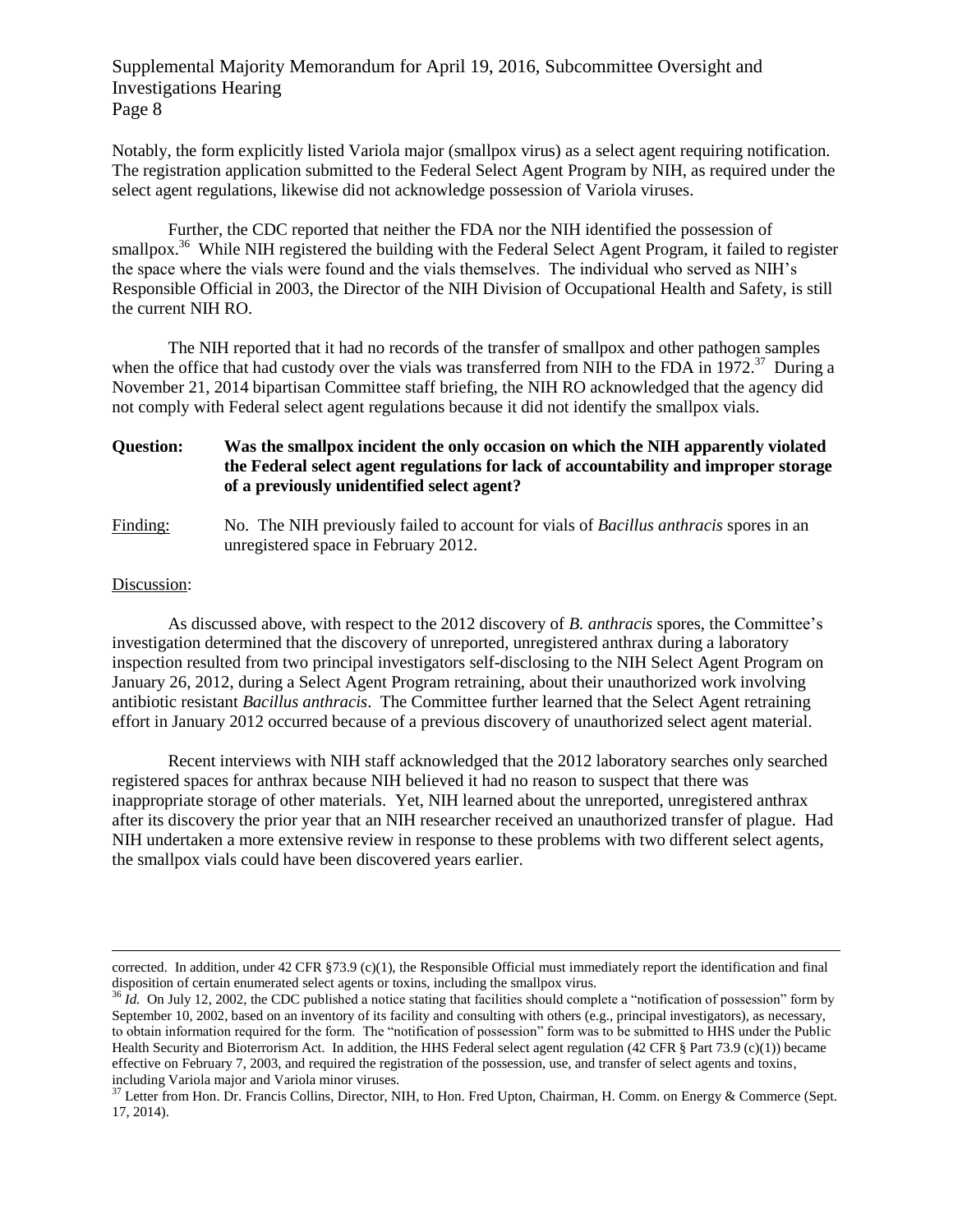### **Question: Prior to the July 2014 discovery of undeclared smallpox, had the NIH previously engaged in checking inventories or conducting surveys for undeclared and unregistered Federal select agents, including cold storage rooms?**

Finding: Yes. These efforts, however, assumed that any potential select agents would be attributed to a researcher and did not include searches or surveys to cover select agents that were not "owned" or under the control by any current researcher.

### Discussion:

After the 2012 anthrax discovery, the NIH initiated a search of all laboratories known to work with any form of anthrax, regulated or unregulated, to ensure that no further anthrax was stored inappropriately. This inspection found regulated anthrax in three other unregistered locations on campus, including in Building 29A, where the smallpox vials were ultimately discovered.<sup>38</sup> The NIH focused only on anthrax despite learning of an unauthorized transfer of plague by an NIH researcher in 2007 the year before.

Notably, the NIH did not engage in any effort to account for materials in all spaces in NIH laboratories—searches and inventory checks were limited to researchers, materials, or spaces already registered to the FSAP. For example, while the lab sweep focused on anthrax vials, all NIH Principal Investigators and FDA PIs in NIH buildings registered with FSAP had to sign written attestations that they had no other unregistered select agents. Had the NIH focused its lab sweep on all select agents or had the NIH investigated the possibility of unregistered locations improperly storing select agents, it may have discovered the 327 vials of dangerous pathogens, including smallpox, years earlier. In an April 8, 2016 meeting with Committee staff, the NIH Principal Deputy Director acknowledged that the scope of NIH's investigation was flawed because it assumed that the universe for possible improperly stored select agents would be limited to researchers and locations already registered in the Federal select agent program.

# **Question: Did the NIH inspect the cold storage room containing the smallpox vials, and did the scope of these inspections include issues that related to the cardboard boxes containing the smallpox vials?**

Finding: Yes. The NIH conducted annual inspections of the cold storage room in question. The smallpox vials were stored in cardboard boxes in the cold room. The NIH's safety inspection program drew attention to the presence of cardboard storage in the very room in which the smallpox vials were ultimately discovered. The NIH safety survey used from 2011 to 2013 included a checklist to confirm that there was no cardboard storage in the cold room. During two 2011 inspections, NIH safety inspectors found cardboard in the cold room, and one of the inspectors wrote "remove all cardboard from the cold storage room." In 2012, the NIH inspectors returned and reported no cardboard in the cold room. Contradicting her earlier interview with Committee staff, the NIH RO told the Washington Post that inspectors were not actually concerned about cardboard boxes on shelves, the preponderance of evidence from documents and interviews shows the concern over cardboard mold in Building 29A cold rooms at that time was very broad and included cardboard sitting on shelves.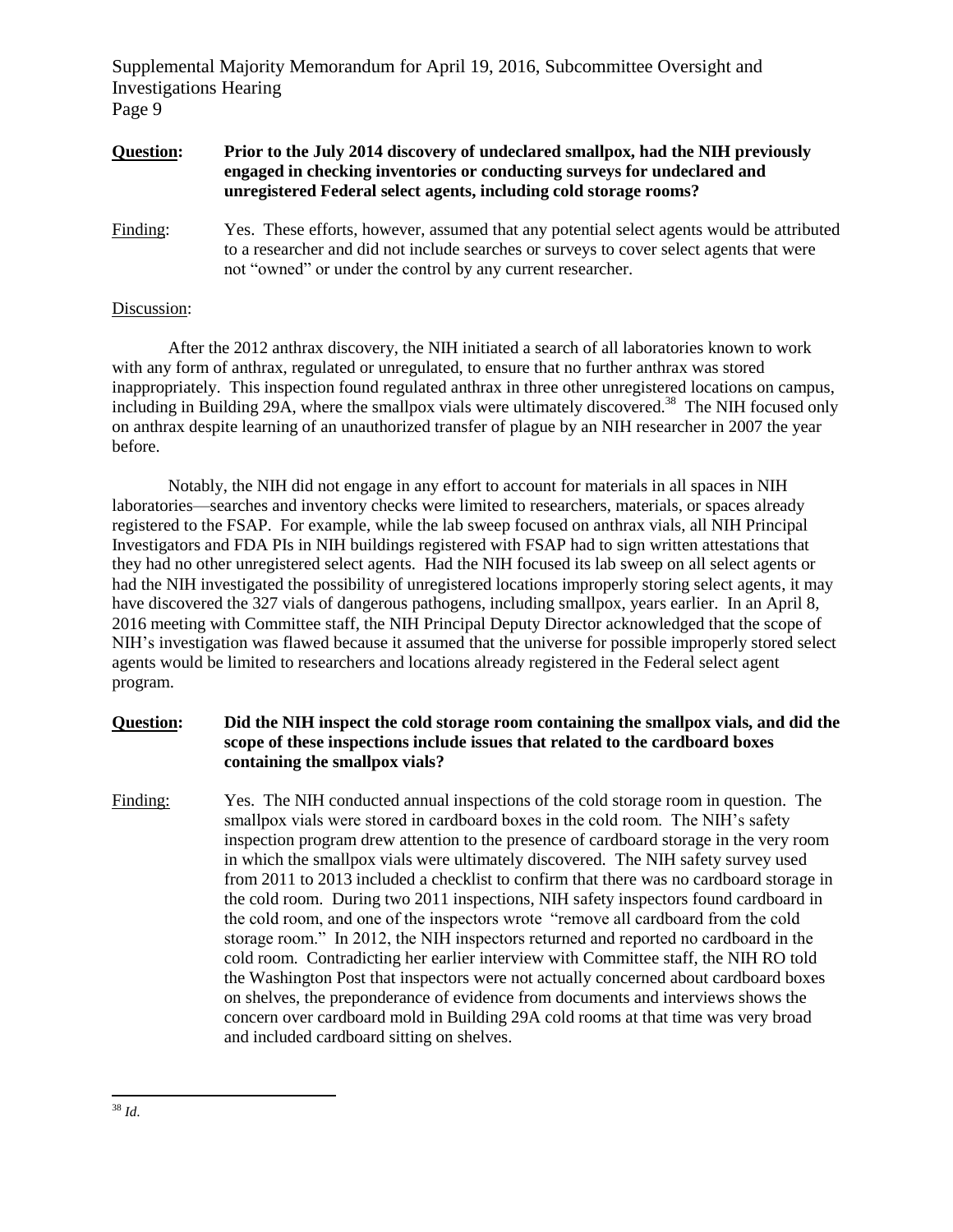#### Discussion:

Documents produced by NIH to the Committee show that NIH safety inspectors inspected cold storage room 3C16 as part of NIH inspections of nearby FDA labs.<sup>39</sup> Building 29A, which contains cold storage room 3C16, was built in 1968. In an interview with FDA staff that worked in room 3C16, staff described the building as "quite moldy" and mentioned that the cold room failed on a regular basis. The temperature in the cold room warmed to almost room temperature at times, and an FDA PI confirmed the rooms had contamination issues due to mold growth.

The NIH conducted two different safety inspections on October 11, 2011, both of which indicated the presence of cardboard storage in cold room 3C16. The first inspection completed on October 21, 2011, was for the FDA laboratory located in Building 29A, Room 3C22 (a lab on the 3rd floor C corridor permitted access to the cold storage room 3C16). The NIH inspector wrote the following comment regarding the cold room: "Please remove all cardboard from the cold room."<sup>40</sup> The second inspection, conducted by a different NIH inspector, also found cardboard in the cold storage room. This inspection was conducted for the laboratory located in Building 29A, Room 3C12. The NIH inspector checked "No" on "No cardboard storage" in the cold room, indicating the presence of cardboard in the cold storage room. The same PI supervised both of these labs.

In May 2015, the NIH RO told *The Washington Post* that the removal of cardboard in cold room storage referred to "Cardboard that is abandoned on floors, or in wet piles."<sup>41</sup> The NIH RO further remarked that "it has nothing to do with cardboard boxes on shelves in which research materials may be stored."<sup>42</sup> The NIH RO did not provide this interpretation to Committee staff in November 2014 when the NIH safety surveys of the cold room and cardboard storage were specifically discussed. The NIH RO did not correct or question Committee staff's view that NIH inspectors were looking at all cardboard generally in cold storage rooms, not certain categories of cardboard. These statements are also inconsistent with the Committee's recent interviews with NIH and FDA staff. In these interviews, NIH and FDA staff confirmed that the purpose of removing cardboard boxes in the storage room was to prevent mold growth. NIH and FDA staff explained that comments directing the removal of cardboard were not limited to cardboard only on floors or in wet piles, as the NIH RO stated in *The Washington Post* article. NIH and FDA staff further explained that while cardboard on the floor or wet cardboard posed the greatest risk for mold, it was an ideal best practice and recommendation to remove all cardboard for mold growth prevention. Finally, multiple safety surveys for Building 29A showed that in 2011, NIH inspectors were requesting removal of all cardboard boxes from cold rooms and in some cases specifically requesting that the cardboard boxes be replaced with plastic bins. This would be consistent with the reported maintenance problems with the aging Building 29A facility, multiple closures of cold storage rooms in Building 29A because of mold growth, four to five failures a year of the cold storage room in question as told by the FDA researcher, and the more hard-line approach toward cardboard in cold rooms that occurred in the 2011 NIH inspections in response to cold room problems in Building 29A.

The Committee also learned that each NIH campus has different safety protocols and procedures. For example, the National Cancer Institute-Frederick Fact Sheet, "Biosafety Technical Bulletin: Cold Rooms and Mold," dated November 2011, states that "[s]ince cold rooms are typically shared spaces, an

l <sup>39</sup> *Id*.

<sup>&</sup>lt;sup>40</sup> A subsequent 2012 NIH inspection confirmed that the cold room associated with the 3C22 lab was the cold storage room 3C16. Previous NIH inspections of this lab indicated that the "cold room storage" category was not applicable to this lab.

<sup>41</sup> Lena Sun, *House Panel Seeks Expanded GAO Review of Smallpox Incident at NIH,* WASH. POST (May 19, 2015).

<sup>42</sup> *Id*.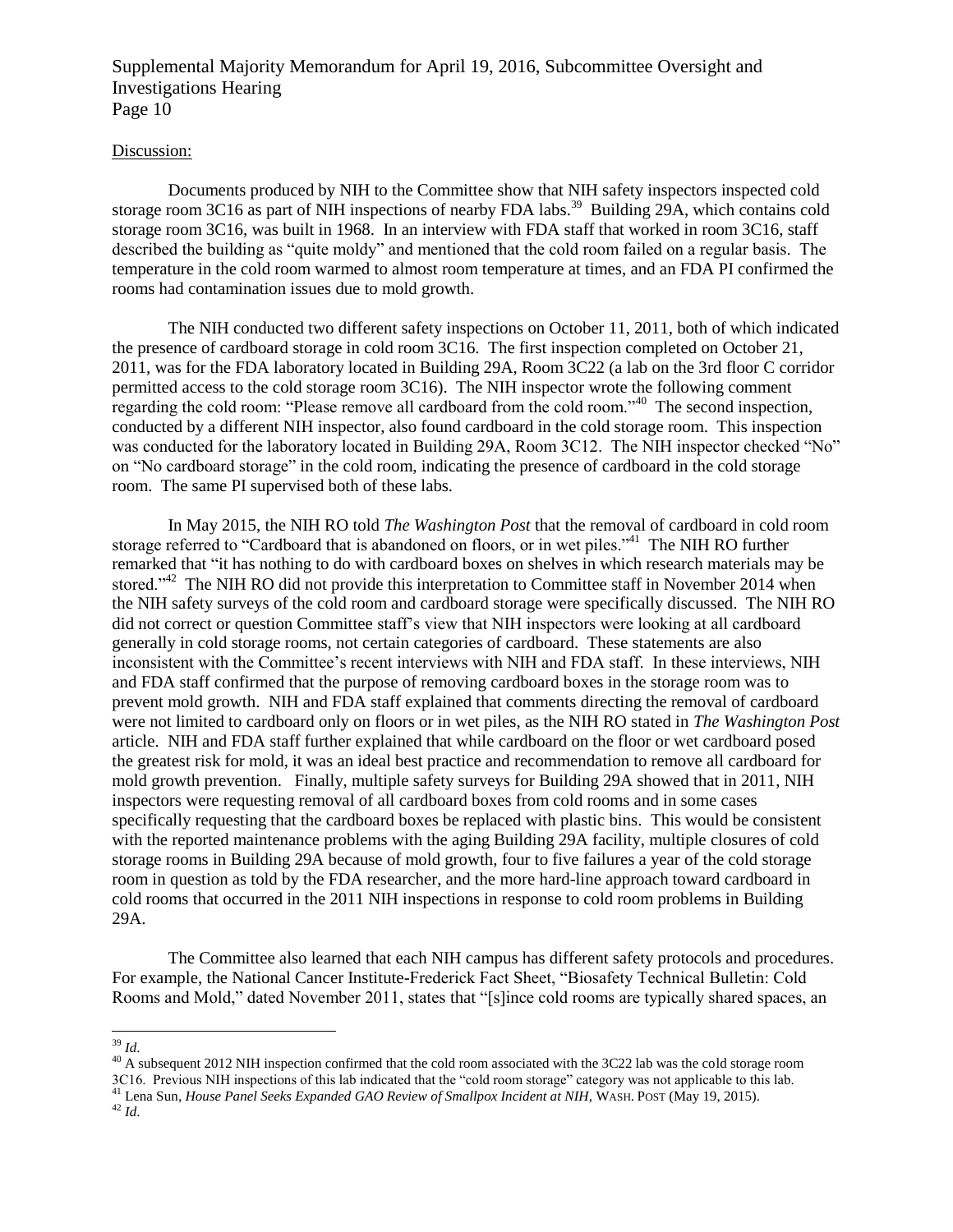established protocol should be adopted by all users to reduce the chance of mold growth in the space. At a minimum, ... DO NOT store cardboard, ... in cold rooms."<sup>43</sup> However, other NIH campuses did not implement similar standards in their safety policies. The Committee questions whether NIH should have consistent safety and policy standards across their campuses. If so, under what circumstances would it be appropriate for campuses to have different policies?

Since the 2014 smallpox discovery, the NIH has recently revised their safety inspection form. The new form requires inspectors to limit its search of cardboard in cold room storage if the cardboard is, "free of unused, discarded, or damaged." This raises the question of whether future inspections will properly detect mold growth of cardboard inside boxes, since new inspections will be limited to external factors.

### **Question: Was there a previous instance of questionable NIH handling of unopened historical collections of select agents?**

Finding: Yes. Both the laboratory at the NIH Clinical Center and the NIH Safety Office registered materials contained in sealed envelopes in the FSAP that were labeled as containing various select agents, including plague, without opening up the envelopes to verify the contents and the amounts.

#### Discussion:

l

As described above, a 2009 HHS OIG audit report about NIH's compliance with Federal select agent regulations reported concerns about inventory management stemming from an unexplained inventory discrepancy in a historical collection of specimens, including select agents, contained in sealed envelopes and unopened between 1960 and 2008.

The Committee is concerned about NIH's registration of the select agents contained in the sealed envelopes based only on the labels of the envelopes, and without confirming the actual pathogens contained within. Since the envelope was not opened until at least five years after registration, the NIH could not and did not confirm the number of vials and materials on the label to assure the accuracy of the registration information submitted to CDC both in 2003 and in 2007. Further, without opening the envelopes, the NIH could not and did not ensure that a breach did not occur, or that the select agents were secured properly in the vials. The Committee is further concerned about the use of envelopes as acceptable containers for the storage for select agents. Not only was the citation provided by NIH incorrect, but even the correct citation did not support NIH's assertion that envelopes are acceptable for storage under the FSAP. The NIH did not report any information to the OIG about the circumstances surrounding the envelopes containing the select agents. At the time of the writing of this memorandum, the NIH had not provided an explanation of how envelopes could qualify as containers for storing select agents.

The NIH has stated that "it is routine in the conduct of infectious disease or vaccine research and for quality control purposes to maintain collections of pathogens in laboratories. The maintenance of pathogen collections by laboratory is a common practice."<sup>44</sup> Given this practice, historical collections were known to NIH safety officials and subject to inventory control and Federal select agent regulation, where applicable. At other departments, such as the Department of Defense, there were written policies

<sup>&</sup>lt;sup>43</sup> NCI, Frederick Campus, Biosafety Technical Bulletin, November 2011.

<sup>&</sup>lt;sup>44</sup> Letter from Hon. Dr. Francis Collins, Director, NIH, to Hon. Fred Upton, Chairman, H. Comm. on Energy & Commerce (Sept. 17, 2014).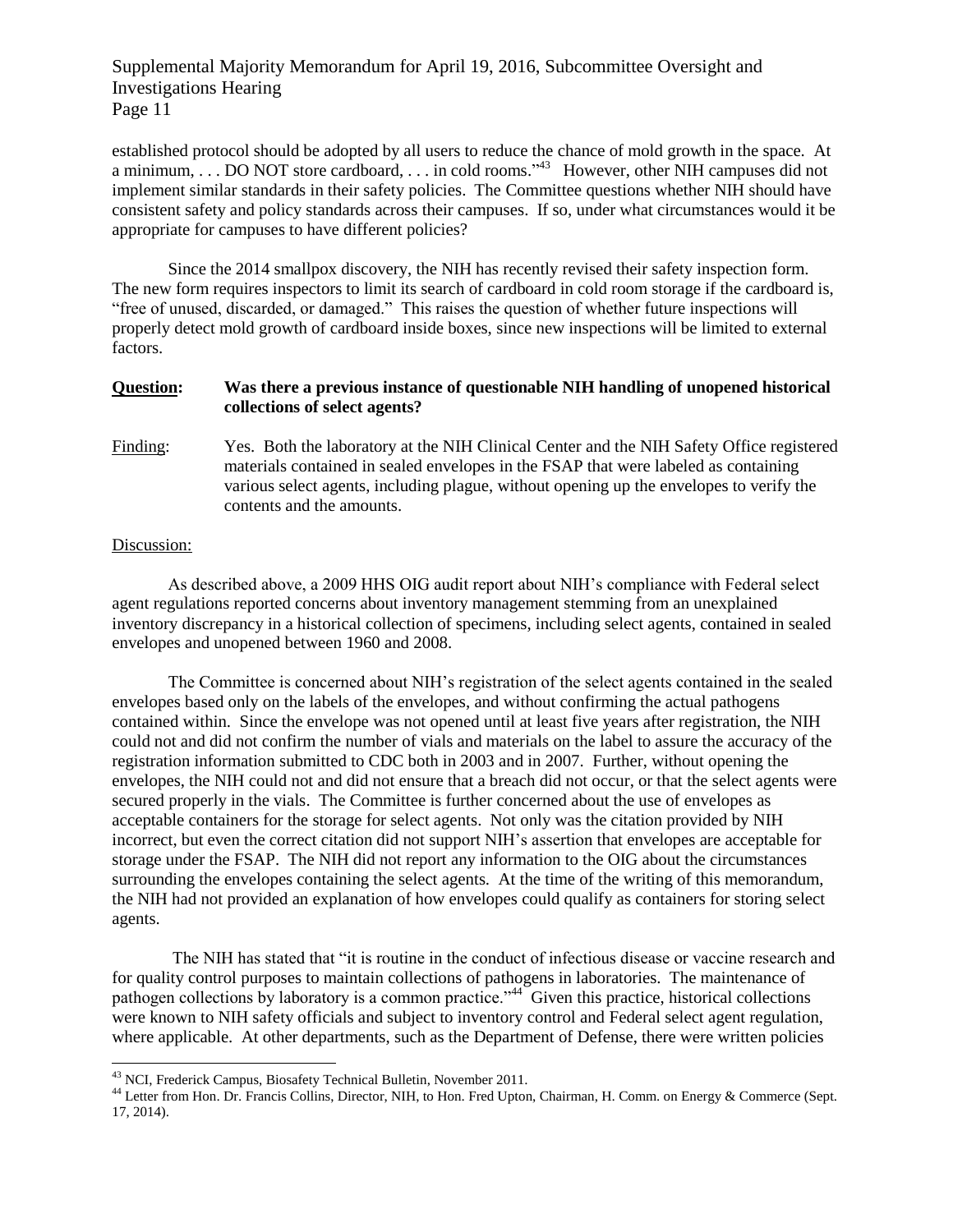governing the accountability of abandoned or remnant research materials or materials such as historical collections without identifiable ownership. Had the NIH undertaken a search for other historical collections when it found and registered this historical collection in 2002 or 2003, the agency could have discovered the smallpox vials contained in another historical collection over a decade earlier.

## **Question: Did FDA have sufficient policies and protocols in place in 2014 to ensure safety in its laboratories?**

Finding: No. FDA policies and protocols in place at the time did not ensure safety in its laboratories. For example, FDA did not require researchers to conduct inventories of all items maintained in storage rooms. Further, FDA did not enforce relevant policies that it did have in place at the time. These insufficient and unclear policies, in part, delayed the discovery of the smallpox vials.

## Discussion:

The FDA acknowledged to the Committee its responsibility for complying with applicable Federal requirements governing the possession, use, and transfer of all select agents stored in FDA lab facilities on the NIH campus.<sup>45</sup> FDA explained its failure to account for all select agent material:

Because FDA's internal procedures did not clearly assign responsibility for inventorying the contents of common cold storage areas in Building 29A, the vials were not discovered until July 1, 2014, when a thorough search was conducted in preparation for the relocation of FDA's Building 29A laboratories from Bethesda to FDA's main campus in Silver Spring, Maryland.<sup>46</sup>

The Committee interviewed the FDA PI who found the smallpox vials, and he confirmed that the agency did not implement a formal inventory protocol until 2014—after the discovery of the smallpox vials. The FDA PI also stated to the Committee that, prior to 2014, PIs managed their inventory by keeping a "running list" of materials in their possession.

The Committee asked the FDA about the inventory control responsibilities for the cold storage room. The FDA responded that it had no inventory control responsibilities for this room because "the cold storage room, 3C16, is not part of a custodial area since there was not any accountable government property stored in this space . . . . Accountable property is defined as computers and all pieces of equipment with a value of more than \$5,000."<sup> $47$ </sup> Furthermore, when the Committee asked the FDA to identify the cold storage property custodian, the FDA identified "[n]o one, for the reasons described above. There was a Point of Contact who had limited responsibilities with respect to the cold room. These limited responsibilities did not include maintaining an inventory of the contents of the cold room."<sup>48</sup>

The Committee also learned that while the FDA had a policy specifically for Cold Rooms, no one held staff accountable for complying with policy. FDA's Cold Room Policy issued in 2011 required that "[a]ll materials in the cold room should be properly labeled, including owner's name and work phone

l

<sup>&</sup>lt;sup>45</sup> Letter from Thomas Kraus, Associate Commissioner for Legislation, FDA to the Hon. Fred Upton, Chairman, H. Comm. on Energy and Commerce (Sept. 18, 2014). <sup>46</sup> *Id*.

<sup>&</sup>lt;sup>47</sup> Email from FDA counsel, to Committee staff (Dec. 11, 2014).

<sup>48</sup> *Id.*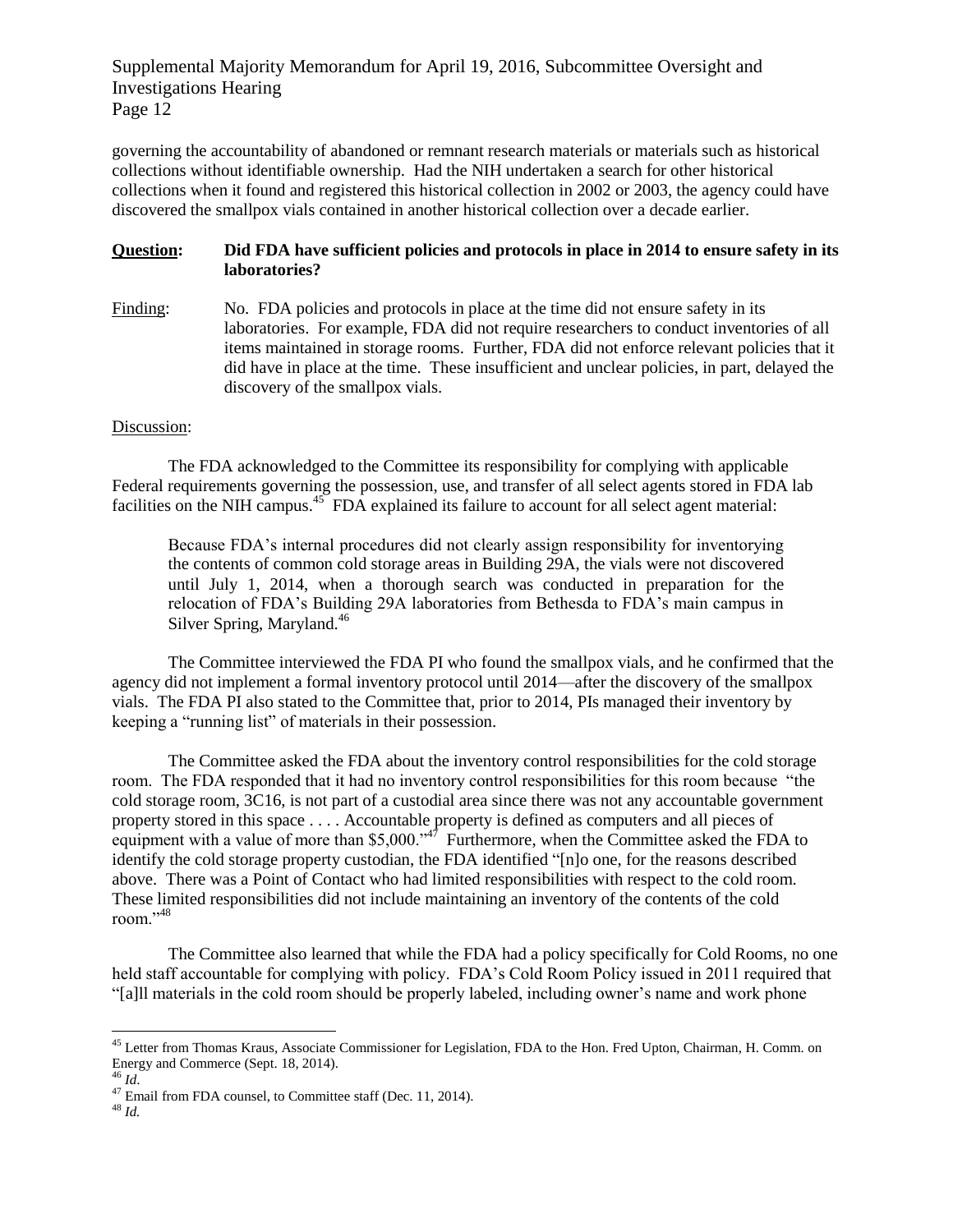number."<sup>49</sup> The boxes containing smallpox vials were unlabeled despite this policy issuance, and FDA never at any time prior to 2014, required that an individual be identified as a contact for its contents. The Committee's interviews with FDA staff confirmed that each PI who used the cold storage room was responsible for taking inventory of his or her own specimens. Interviews with FDA staff also confirmed that FDA had an unwritten policy on handling the abandonment or transfer of research materials.

The Committee has learned about recent changes to FDA's safety and oversight for laboratories. Recently, the FDA hired a Director for the Office of Laboratory Science and Safety. FDA has communicated their intentions to assign a Responsible Official to each cold storage room, and to implement an electronic inventory mechanism that allows researchers to upload materials in real-time. The inventory documentation will identify a description and quantity of the materials, where the materials are located, and who is responsible for the materials. In addition, FDA has informed the Committee that they plan to implement an official policy on the transfer or abandonment of materials. Furthermore, FDA relayed that it plans to hire staff for the Office of Laboratory Science and Safety to oversee these forthcoming implications. The Committee acknowledges that these new procedures sound promising; however, it is unclear when the Office for Laboratory Safety will expand due to budget.

### **Question: Are there concerns with CDC's oversight of NIH compliance with the Federal Select Agent Program?**

Finding: Yes. The CDC's Division of Select Agents and Toxins did not examine NIH's response to earlier incidents upon discovering new violations, and, until recently, narrowly construed requirements so that reports to Congress on notifications, thefts, losses, or releases of select agents did not include discoveries of select agents not previously accounted for and reported to the Federal Select Agent Program.

### Discussion:

l

The CDC's Division of Select Agents and Toxins is responsible for assessing FSAP violations. DSAT has the authority to deny, suspend, or revoke an entity's registration, and may require an entity to enter into a Performance Improvement Plan. In July 2011, HHS OIG audited FSAP compliance, specifically evaluating DSAT. OIG found that DSAT did not effectively monitor and enforce certain FSAP regulatory provisions. OIG also found a high incidence of access to select agents by unapproved persons during select agent transfers. The CDC concurred with OIG's recommendations for improvements to its FSAP oversight; however, the Committee continues to observe inadequacies with the DSAT enforcement.

On September 8, 2014, the CDC DSAT referred NIH's 2014 discovery of smallpox to the HHS-OIG for potential FSAP violations. In the referral letter, the CDC DSAT mentions that the 2014 smallpox referral "supplements the information provided in April 2012 of NIH's discovery of *Bacillus anthracis* in areas not listed on NIH registration application."<sup>50</sup> Although the CDC DSAT recognized a connection between the 2012 and 2014 incidents, there was no further examination of why previous efforts, such as past performance improvement plans, were ineffective at detecting unregistered vials of smallpox. Nor is there any evidence that CDC asked NIH for a stronger performance improvement plan in light of the smallpox discovery.

<sup>&</sup>lt;sup>49</sup> FDA, CBER Cold Room Policy (2011).

<sup>&</sup>lt;sup>50</sup> Letter from Robbin Weyant, Director, CDC Division of Select Agents & Toxins, to David Blank, Senior Counsel, HHS-OIG, (Sept. 8, 2014).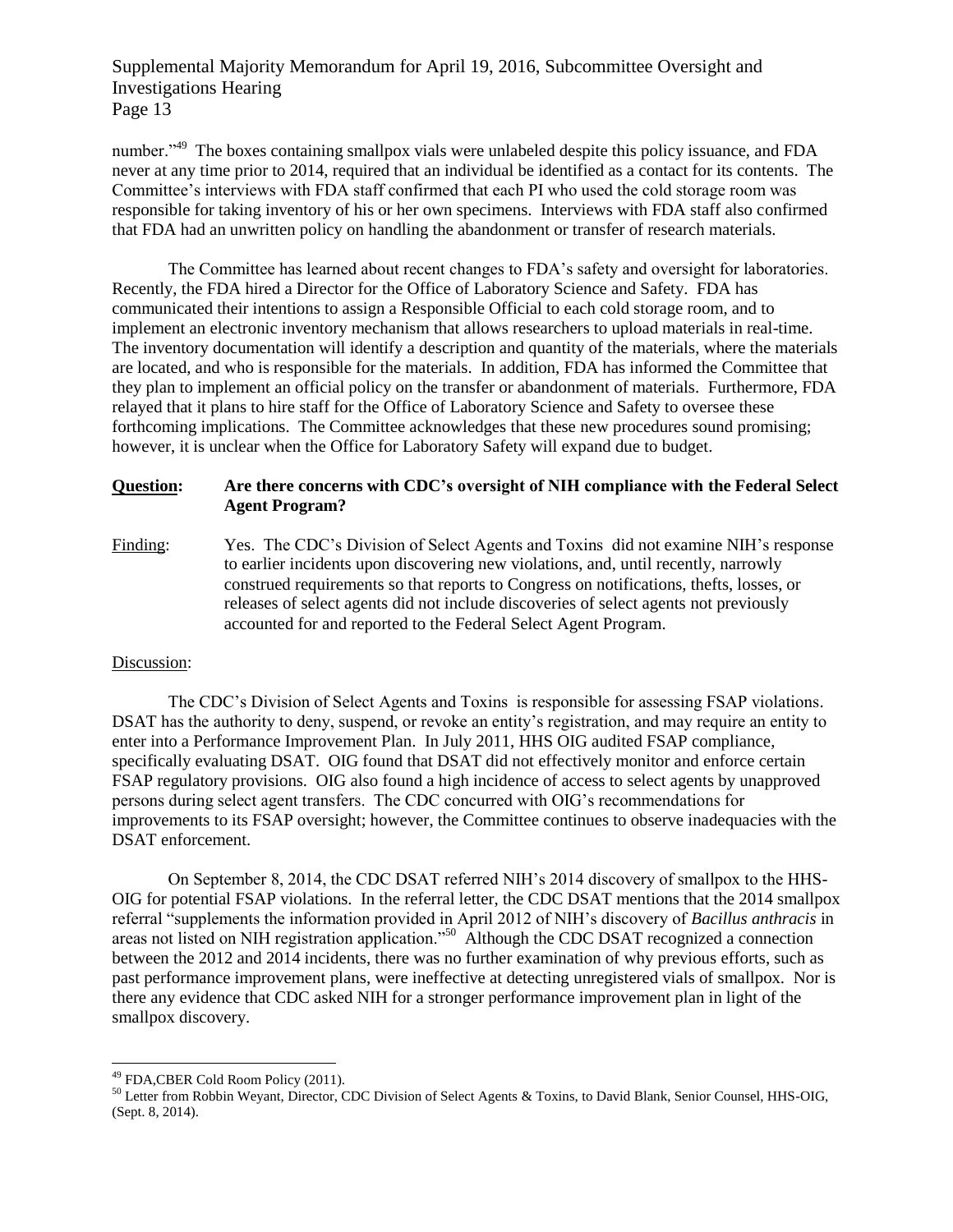After the 2014 NIH laboratory clean sweeps, DSAT learned that the sweep identified additional select agent material.<sup>51</sup> As a result, DSAT Director instructed staff to "prepare a package for consideration of compliance penalties by the HHS IG. Although NIH is being admirably responsive and transparent in their reporting these discoveries, the retention of multiple samples if Tier 1 BSAT outside of secure registered space is a serious compliance matter."<sup>52</sup> The Committee has learned that DSAT took no additional action, despite DSAT explicitly stating that NIH's FSAP violations were a serious compliance matter. DSAT did not revoke or suspend NIH's registration in the FSAP. The Committee is disappointed in the lack of enforcement by DSAT.

Lastly, for more than a decade, the CDC failed to implement a policy for the reporting of discovered select agents and toxins in unregistered areas. Prior to 2015, the CDC's "Form 3" required entities to report only instances of theft, loss, and release of a select agent or toxin. The form did not include discoveries of unregistered select agent materials since the inception of the FSAP program. In a response to the Committee regarding the use of the Form, CDC explained that "NIH did not submit a Form 3 to the Federal Select Agent Program (FSAP) reporting the discovery of the vials as a loss, and FSAP did not treat the discovery of these vials as a loss in the 2014 Annual Report to Congress."<sup>53</sup> As Congress relies on the Form 3 to identify the number of inadvertent lapses in the FSAP, the CDC's failure to report unregistered discoveries is misleading.

## **Question: Did the Office of Inspector General take timely action with respect to the CDC referrals concerning the NIH?**

Finding: No. After receiving the CDC referrals concerning NIH's FSAP violations, OIG took years to resolve the referrals.

### Discussion:

HHS receives FSAP referrals from the CDC DSAT if an investigation determines that a civil violation may have occurred. Once HHS receives the referral, the Office of Inspector General evaluates the case and, if OIG concludes there is a violation, OIG determines the appropriate disposition of the case. OIG has three options to resolve a DSAT referral: (1) imposing a Civil Monetary Penalty (CMP), (2) issue a Notice of Violation letter, or (3) close the case. During the Committee's July 2015 hearing on anthrax shipments, Chief Counsel to the Inspector General for HHS OIG testified that the OIG has not imposed a CMP on a Federal entity for FSAP referral violations.

DSAT referred a total of four FSAP violations on NIH to HHS OIG, with the oldest referral dating to 2011. Until this month, all four NIH referrals had remained open by OIG. OIG recently informed the Committee and CDC that it plans to close all four referrals without imposing any monetary fines. Officials at NIH and FDA informed Committee staff that the HHS OIG's open investigations of the DSAT referrals was a factor in each agency's decision to refrain from conducting any internal and retrospective review on the systemic factors contributing to the 2014 smallpox incident. The HHS OIG's recent reaffirmation of an earlier decision not to impose civil monetary fines on Federal laboratories as a practical matter now limits enforcement over civil violations to the CDC. Those potential CDC enforcement actions are limited to performance improvement plans, or revocation/suspension of Federal select agent registration.

<sup>&</sup>lt;sup>51</sup> Email from Robbin Weyant, Director, CDC Division of Select Agents & Toxins, to Sonja Rasmussen, Joanne Andreadis, & Roberto Ruiz, CDC Division of Select Agents & Toxins (Aug. 20, 2014).

<sup>52</sup> *Id.*

<sup>53</sup> Email from Barbara Rogers, CDC, to Committee staff (April 8, 2016).